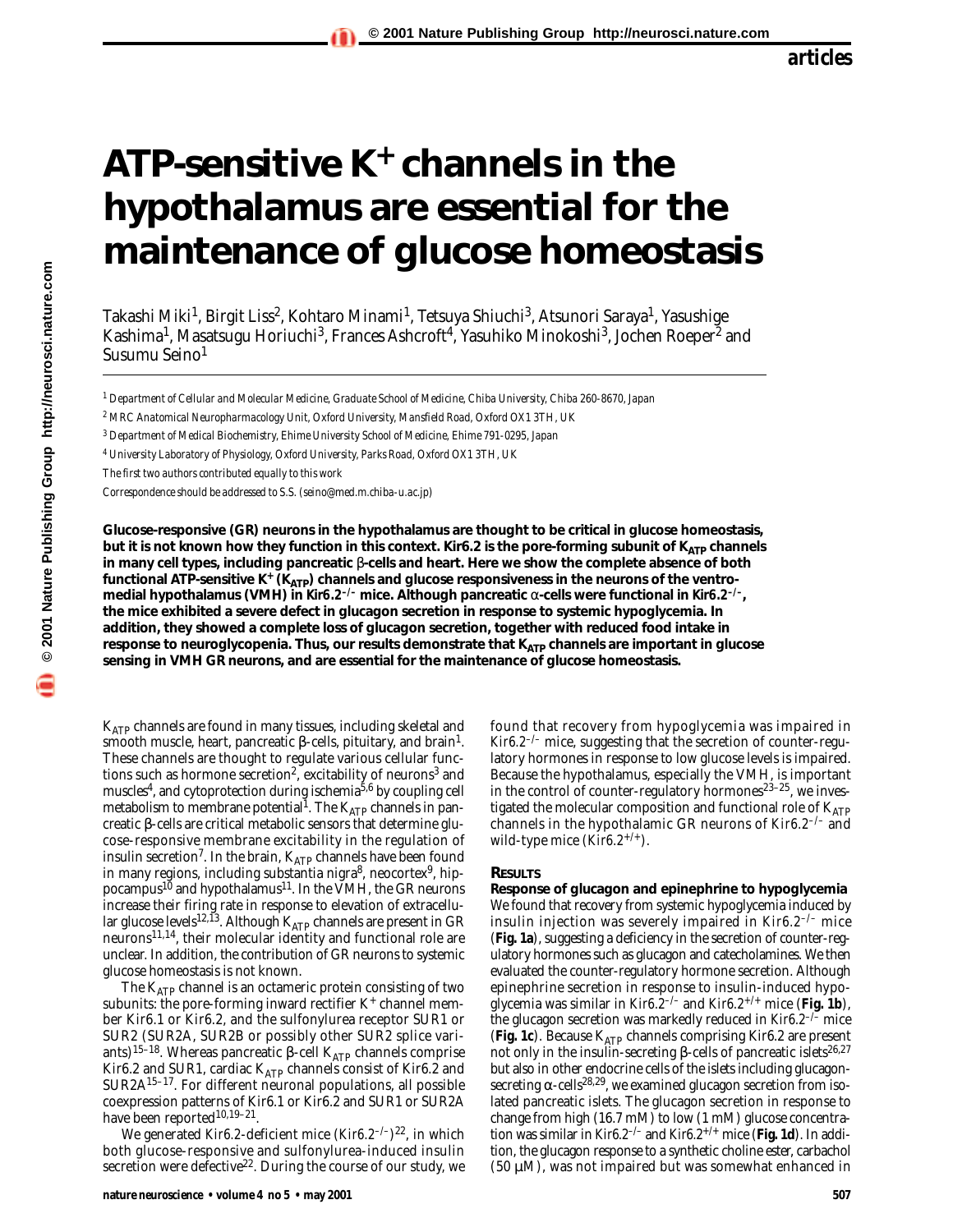**Fig. 1.** Blood glucose levels, epinephrine and glucagon secretion in *Kir6.2+/+* and *Kir6.2–/–* mice. (**a**) Changes in blood glucose levels after exogenous insulin injection. Human insulin (0.5 IU/kg) was injected intraperitoneally to conscious male mice. Results are expressed as percent of initial blood glucose concentration. Open circles, *Kir6.2+/+* mice; filled circles, *Kir6.2–/–* mice (*n* = 7 for each). (**b**) Epinephrine secretion induced by insulin-induced hypoglycemia. Plasma epinephrine levels were measured 60 min after injection of either human insulin (1 IU/kg) or saline (*n* = 5 for each). (**c**) Glucagon secretion by insulininduced hypoglycemia. Hypoglycemia was induced as described in Fig. 1b. Plasma glucagon levels were measured before and 60 min after insulin injection (*n* = 13 for each). \**p* < 0.0001. (**d**) Glucagon secretion from pancreatic islets. Glucagon secretion from the islets incubated with Krebs–Ringer bicarbonate buffer containing 16.7 mM glucose (Glu), 1 mM glucose or 7 mM glucose plus 50 µM carbachol (Carb) is shown.



The results were obtained from 3–4 independent experiments (*n* = 11–17). (**e**) Glucagon secretion *in vivo* by intracerebroventricular administration of 2DG. Plasma glucagon levels were measured before and 15 min after the injection of 2DG (1 mg/body; *n* = 6). \*\**p* < 0.02. For (**b**–**e**), open columns and filled columns represent *Kir6.2+/+* and *Kir6.2–/–* mice, respectively. The values are means ± s.e.m. NS, not significant.

*Kir6.2–/–* compared to *Kir6.2+/+* mice. These results suggest that both the glucose sensing by the  $\alpha$ -cells and the response of the α-cells to autonomic input30 remain unaffected in *Kir6.2–/–*, and that the primary defect in these mice is upstream of the α-cells.

#### **Response of glucagon to neuroglycopenia**

In the brain, neuroglycopenia stimulates glucagon secretion through activation of autonomic neurons. In the hypothalamus, 2-deoxyglucose (2DG) induces neuroglycopenia<sup>31</sup>, thereby stim-





ulating glucagon secretion<sup>24,32</sup>. To determine the effect of 2DG on glucagon secretion in *Kir6.2–/–*, 2DG was injected into the third ventricle. The administration of 2DG produced an increase in glucagon secretion in *Kir6.2+/+* but not in *Kir6.2–/–* mice (**Fig. 1e**).

#### **Glucose responsiveness of VMH neurons**

Because the VMH possesses the highest density of GR neurons and is involved in glucagon secretion during hypoglycemia<sup>23–25</sup>, we examined the electrophysiological properties of VMH neurons in *in vitro* brain slices from *Kir6.2+/+* and *Kir6.2–/–* mice. We distinguished three different neuronal populations, based on their spontaneous firing rates and their distinct subthreshold rebound behavior (**Fig. 2a**), as has been reported previously13. Type A neurons quickly resumed spiking at the end of hyperpolarizing current injections (**Fig. 2a**, top). In contrast, type B neurons showed rebound calcium spikes (**Fig. 2a**, middle), whereas type C neurons displayed a prominent delay in repolarization from hyperpolarized membrane potentials (**Fig. 2a**, bottom). There were no differences in the relative abundance of these three VMH cell types in brain slices from *Kir6.2–/–* and

**Fig. 2.** Electrophysiological properties and glucose responsiveness of VMH neurons. (**a**) Three different types of VMH neurons were identified by their electrophysiological properties. Representative currentclamp recordings of spontaneous activity (left) and of responses to 50 pA injection of hyperpolarizing current (right) are shown. (**b**) VMH neurons of *Kir6.2–/–* are defective in glucose sensing. Shown are cellattached recordings of spontaneous activity in response to an increase in extracellular glucose concentrations from 2.5 to 25 mM (top panels). After cell-attached recordings, the same neurons were repatched for whole-cell recordings to identify the neuronal cell type (middle). Repatching of identified GR neurons in *Kir6.2+/+* demonstrated that they were either type A or type C neurons. VMH neurons of *Kir6.2–/–* already exhibited spontaneous activity with a higher frequency compared to *Kir6.2+/+* of 2.5 mM glucose, and no further increase in activity was observed in response to increased glucose concentration (top right). Bottom, summary cell firing rates in low and high concentrations of glucose. The values are means  $\pm$  s.e.m. Twenty-four percent of VMH neurons in *Kir6.2+/+* but none in *Kir6.2–/–* responded to increased glucose concentrations. \**p* < 0.01.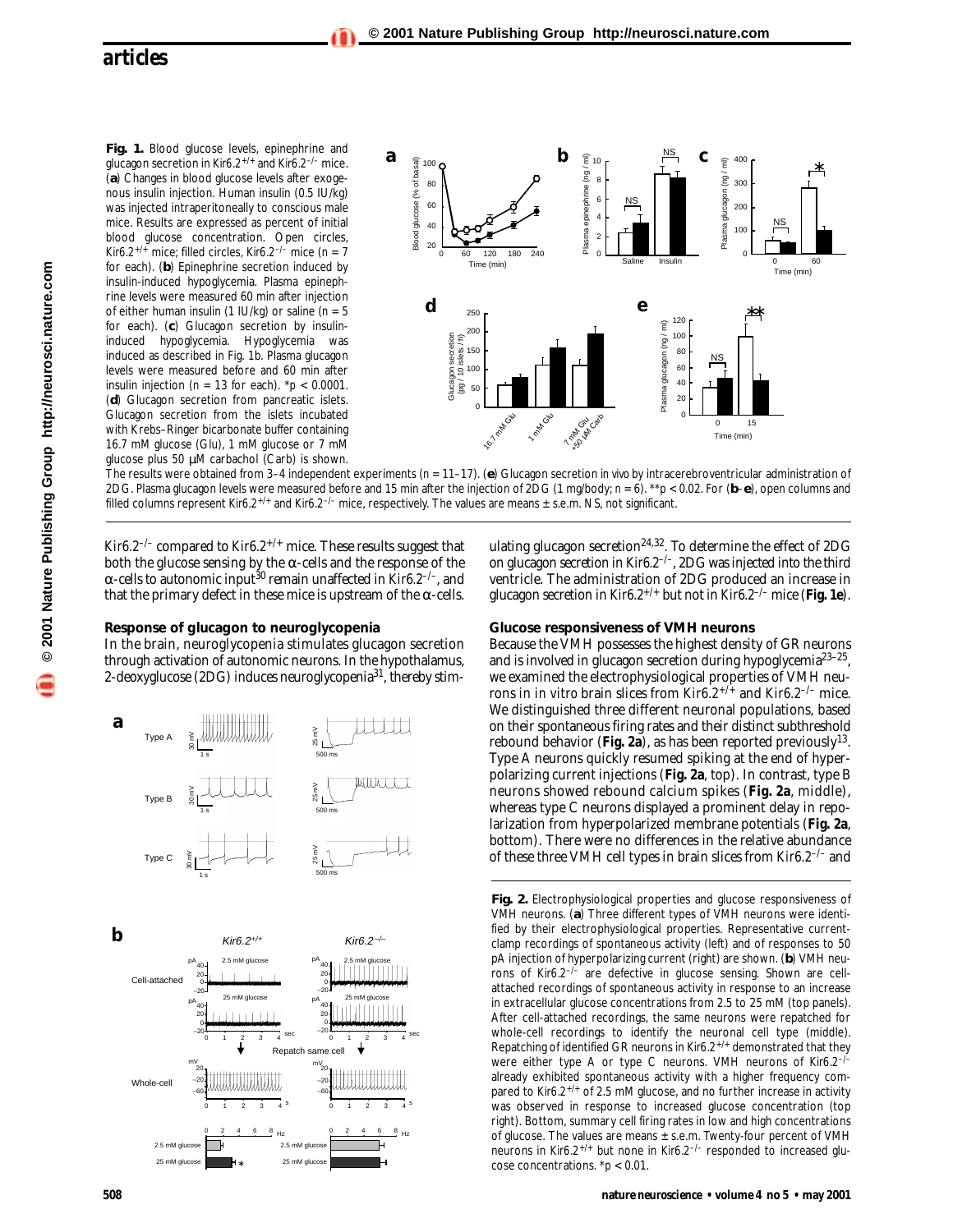

Fig. 3. Characterization of K<sub>ATP</sub> channels in VMH neurons of *Kir6.2<sup>+/+</sup>* and *Kir6.2<sup>-/-</sup>.* (**a**) Standard whole-cell current-clamp recordings of VMH neurons in *Kir6.2+/+* and *Kir6.2–/–*. Traces show spontaneous activity of membrane potential in 25 mM extracellular glucose concentration (top), after 15 min dialysis with ATP-free pipette (middle), and after ATP washout plus application of 100 µM tolbutamide (bottom). Bottom, summary of changes in membrane potential after ATP washout in *Kir6.2<sup>+/+</sup>* and *Kir6.2<sup>-/-</sup>*. *\*p* < 0.001. (b) Standard whole-cell voltage-clamp recordings of K<sub>ATP</sub> channel currents in VMH neurons. Top, current responses at –50 mV, each plotted 10 s during dialysis with ATP-free pipette solution. Application of tolbutamide is indicated by the boxes (gray, 3 µM; white, 30 µM; black, 300 µM). Middle, current responses to voltage ramps from –120 mV to –40 mV before and after ATP washout ( $E_{rev}$  = reversal potential of the activated current). Bottom left, summary of outward K+ currents activated by ATP washout at -50 mV. \*p < 0.0001. Bottom right, dose-response curve for tolbutamide inhibition of normalized K<sub>ATP</sub> whole-cell currents activated by dialysis with ATP-free pipette solution (I<sub>KATP</sub>/I<sub>max</sub>) in VMH neurons of *Kir6.2<sup>+/+</sup>* (n = 4). The values are means ± s.e.m. The line represents the fit of the mean data by a Hill equation with an IC<sub>50</sub> of 8.2  $\mu$ M and a Hill coefficient of 1.0.

*Kir6.2<sup>+/+</sup>* mice, suggesting the structural integrity of the VMH in *Kir6.2<sup>-/–</sup>* (*Kir6.2<sup>+/+</sup>*, type A, 47%, *n* = 16/34; type B, 32%, *n* = 11/34; type C, 21%, *n* = 7/34; *Kir6.2–/–*, type A, 45%, *n* = 21/46; type B, 35%, *n* = 16/46; type C 20%, *n* = 9/46).

To examine glucose sensing by VMH neurons under physiological metabolic conditions, we recorded neuronal activity in the cell-attached patch configuration at different extracellular glucose concentrations (**Fig. 2b**, top), and repatched the neurons for subsequent cell-type identification in the whole-cell mode (Fig. 2b, middle). Consistently with previous studies<sup>33,34</sup>, 24% (*n* = 8/33) of *Kir6.2+/+* VMH neurons showed an approximately twofold increase in spontaneous discharge rate  $(1.8 \pm 0.4,$ *p* < 0.001) in response to an increase in glucose from 2.5 mM  $(1.8 \pm 0.2 \text{ Hz})$  to 25 mM glucose  $(3.2 \pm 0.3 \text{ Hz}, \text{Fig. 2b}, \text{bottom})$ left). Repatching these glucose responsive neurons demonstrated that they were either type A or type C neurons. In contrast, none of the *Kir6.2–/–* VMH neurons, including all identified type A or type C neurons, displayed changes in their spiking frequency in response to increased glucose (2.5 mM glucose,  $6.0 \pm 0.6$  Hz; 25 mM glucose,  $6.1 \pm 0.7$  Hz,  $n = 27$ ; Fig. 2b, bottom right). In addition, *Kir6.2–/–* VMH neurons displayed higher discharge rates at low glucose concentrations than those of *Kir6.2+/+*. Taken together, these results strongly suggest that Kir6.2-containing  $K_{ATP}$  channels are essential for glucose sensing in VMH neurons.

Functional property of the K<sub>ATP</sub> channel in VMH neurons To ascertain the presence of  $K_{ATP}$  channel currents in the plasma membrane of VMH neurons in *Kir6.2+/+*, we dialyzed the cells with ATP-free pipette solution (**Fig. 3a**). In all three types of *Kir6.2<sup>+/+</sup>* VMH neurons ( $n = 20$ ), the dialysis induced cessation of spontaneous activity and membrane hyperpolarization (control,  $-40.1 \pm 1.3$  mV; ATP washout,  $-61.5 \pm 1.9$  mV;  $n = 20$ ,  $p < 0.001$ ; Fig. 3a, left). This effect was blocked by the sulfonylurea tolbutamide. By contrast, ATP washout had no effect on the electrical properties of any type of VMH neurons in *Kir6.2–/–* mice (0/22; control, –34.1 ± 1.2 mV; ATP washout,  $-35.8 \pm 1.6$  mV,  $n = 22$ ; Fig. 3a, right), suggesting the absence of the KATP channels in VMH neurons in *Kir6.2–/–*. We next recorded  $K_{ATP}$  channel currents using the whole-cell voltageclamp configuration (**Fig. 3b**). In all three types of VMH neurons in *Kir6.2+/+*, dialysis with ATP-free pipette solution activated time- and voltage-independent membrane currents  $(48.8 \pm 6.9 \text{ pA at } -50 \text{ mV}, n = 20; 11 \text{ type A}, 3 \text{ type B}, \text{and}$ 6 type C neurons; **Fig. 3b**, upper left) that reversed close to  $E_K$  $(-93.1 \pm 2.0 \text{ mV}, n = 10; \text{Fig. 3b}, \text{middle left})$ . The currents were completely blocked by tolbutamide, indicating that they flowed through KATP channels. In contrast to *Kir6.2+/+* neurons, dialysis with ATP-free solution did not activate currents in VMH neurons of *Kir6.2<sup>-/–</sup>* mice  $(-0.5 \pm 1.6 \text{ pA}, n = 20;$ **Fig. 3b**, upper and middle right), demonstrating the complete absence of  $K_{ATP}$  channels in the plasma membrane. The  $IC_{50}$ (8.2  $\mu$ M) for tolbutamide block is consistent with the  $K_{ATP}$ channels containing SUR1 (ref. 35; **Fig. 3b**, bottom right panel).

#### **The KATP subunits in VMH neurons**

The electrophysiological data on *Kir6.2–/–* clearly showed Kir6.2 to be the pore-forming subunit of the plasma membrane  $K_{ATP}$ channels in VMH neurons. In addition, the sensitivity of the  $K_{ATP}$  channels to tolbutamide strongly suggests that SUR1 is the sulfonylurea receptor subunit. To define the molecular composition of the  $K_{ATP}$  channel directly, the expression of the  $K_{ATP}$ channel subunit mRNA was determined in all three types of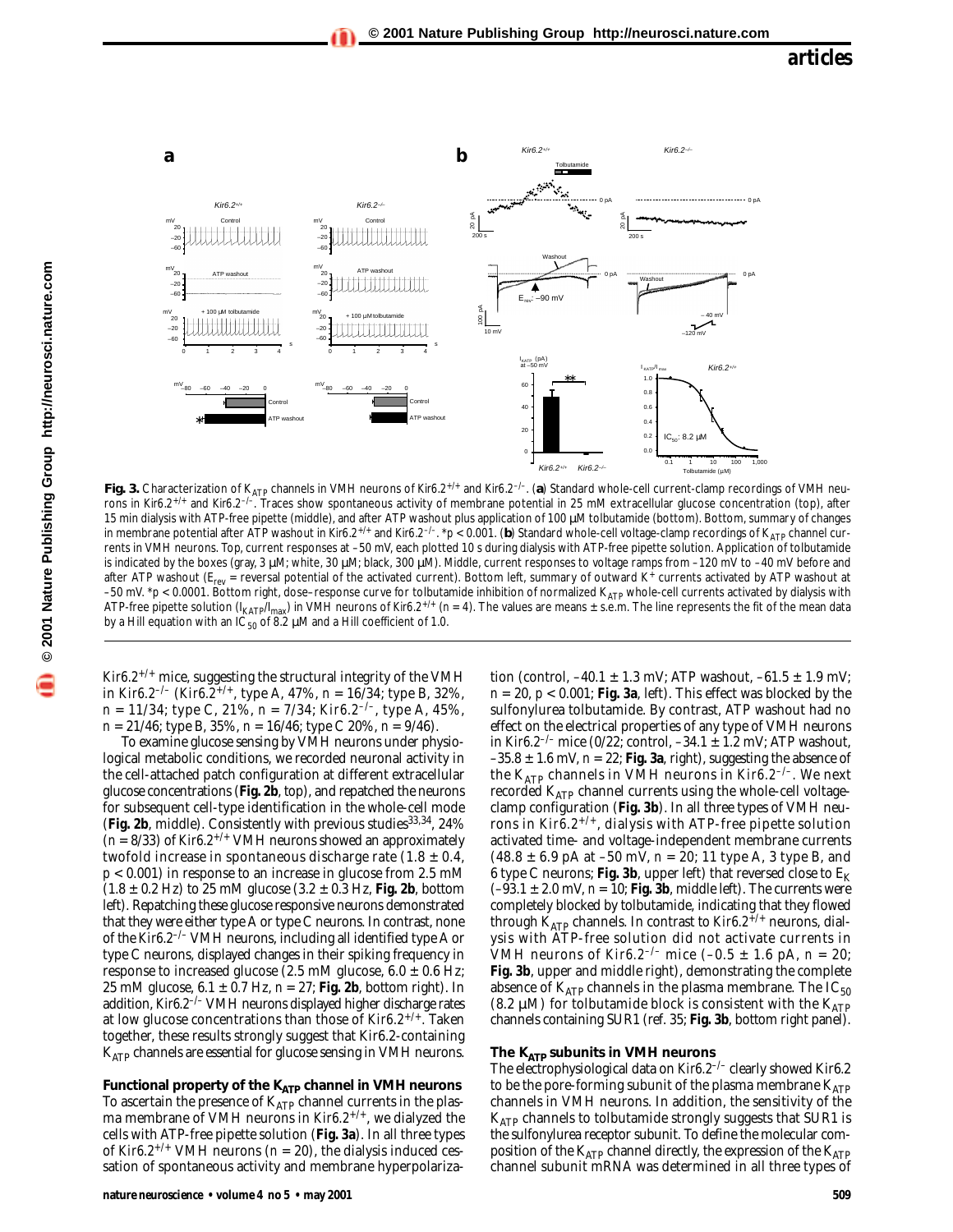

VMH neurons in *Kir6.2+/+*, using the single-cell reverse transcription (RT)-multiplex polymerase chain reaction (PCR) technique20,37. The electrophysiological phenotype of the VMH neuron was determined before harvesting the cytoplasm for expression profiling (**Fig. 4a**). We analyzed 16 neurons (8 type A, 2 type B, and 6 type C neurons; **Fig. 4b–d**), all of which expressed glutamate decarboxylase  $(GAD_{67})$  (16/16) but not tyrosine hydroxylase (TH) mRNA, indicating the GABAergic phenotype. Both Kir6.2 and SUR1 were detected in all three types of VMH neurons examined (15/16). In contrast, no Kir6.1, SUR2A or SUR2B was detected in single VMH neurons.

#### **Food intake in response to 2DG, Leptin and NPY**

In addition to stimulating glucagon secretion, 2DG also increases food intake in normal mice, presumably by inhibiting the activity of GR neurons in the hypothalamus<sup>37</sup>. *Kir6.2+/+* and *Kir6.2–/–* mice were injected with 2DG, and the food intake was monitored for 3 h after injection. The increFig. 4. Single-cell RT-PCR of K<sub>ATP</sub> channel subunits in VMH neurons in *Kir6.2+/+*. (**a**) Whole-cell current-clamp recording of a VMH neuron. Fast repolarization after injection of –50 pA hyperpolarizing current identified this neuron as type A (compare with **Fig. 2a**). The cytoplasm of this neuron was harvested for single-cell RT-PCR analysis. (**b**) Agarose gel analysis of single-cell RT-PCR. The same neuron as shown in (**a**) was analyzed. PCR products corresponding to  $GAD_{67}$ , Kir6.2 and SUR1 were detected. No Kir6.1, SUR2A or SUR2B was detected in this cell. (**c**) Positive control for RT-PCR. Mouse hypothalamic cDNA was used as the template for the positive control for  $K_{ATP}$  channel subunits, GAD and TH. The predicted sizes (bp) of the amplified PCR products were as follows:  $GAD_{67}$ , 701 bp; SUR2B, 337 bp; Kir6.2, 297 bp; SUR1, 400 bp; Kir6.1, 447 bp; TH, 376. (**d**) Summary of single-cell RT-PCR of VMH neurons (total 16 neurons; 8 type A, 2 type B, and 6 type C neurons).

ment in food intake of *Kir6.2–/–* mice (0.095 ± 0.037 g/3 h,  $n = 28$ ) was significantly less than that of *Kir6.2<sup>+/+</sup>* mice (0.279 ± 0.039 g/3 h, *n* = 27, *p* < 0.002; **Fig. 5a**), indicating a functional role for hypothalamic  $K_{ATP}$  channels in the control of food intake. Leptin, an adipocyte hormone that reduces food intake38, inhibits hypothalamic neurons by activating KATP channels39. Leptin inhibited food intake in *Kir6.2+/+* and *Kir6.2–/–* to a similar degree (**Fig. 5b**), demonstrating that the effect of leptin on food intake is independent of Kir6.2-containing  $K_{ATP}$  channels. Neuropeptide Y (NPY), which increases food intake40, was also similarly effective in *Kir6.2+/+* and *Kir6.2–/–* (**Fig. 5c**).

#### **DISCUSSION**

The hypothalamus regulates the secretion of counter-regulatory hormones such as glucagon and catecholamines through the autonomic nervous system, and thus is critical in glucose homeostasis30,41. A subset of hypothalamic neurons clustered in the VMH respond to elevated extracellular glucose levels<sup>42</sup> by increasing their firing rates. Our findings in the present study demonstrate that  $K_{ATP}$  channels comprising Kir6.2 and SUR1 have a key role in this glucose-sensing process.

*Kir6.2–/–* mice exhibited impaired glucagon secretion during systemic hypoglycemia, despite the fact that glucagon secretion in response to a low concentration of glucose from isolated pancreatic islets was normal. In addition, intracerebroventricular administration of 2DG did not elicit glucagon secretion in *Kir6.2–/–*. These *in vivo* findings indicate that the primary defect in glucagon secretion in *Kir<sub>6</sub>.*  $2^{-/-}$  is not in the pancreatic α-cell itself but rather in its hypothalamic regulation. In support of these findings, *in vitro* brain slice experiments revealed the complete loss of glucose sensing in VMH associated with lack of functional K<sub>ATP</sub> channels in the plasma membrane of *Kir6.2<sup>-/-</sup>* VMH neurons. These results demonstrate that Kir6.2 forms the pore



 $n = 27$ ; *Kir6.2<sup>-/-</sup>*, 0.095 ± 0.037 g/3 h,  $n = 28$ , \* $p < 0.002$ . (b) Effect of leptin on food intake. The decrement in food intake due to leptin was calculated similarly to (**a**). The cumulative food intake was measured over 24 h. (**c**) Effect of NPY on food intake. The increment in food intake due to NPY was calculated similarly to (**a**). Open columns and filled columns represent *Kir6.2+/+* and *Kir6.2–/–*, respectively. The data were obtained from 7–30 samples in (**a**–**c**). The values are means ± s.e.m. NS, not significant.

**Fig. 5.** The effects of 2DG, leptin and NPY on food intake in *Kir6.2+/+* and *Kir6.2–/–* mice. (**a**) Effect of 2DG on food intake. Food intake for 3 h after saline injection (*x*) was measured. Three days later, food intake for 3 h after 2DG administration (*y*) was measured in the same mice. The increment in food intake in the same mice was calculated by subtracting *x* from *y*. The increments were as follows: *Kir6.2+/+*, 0.279 ± 0.039 g/3 h,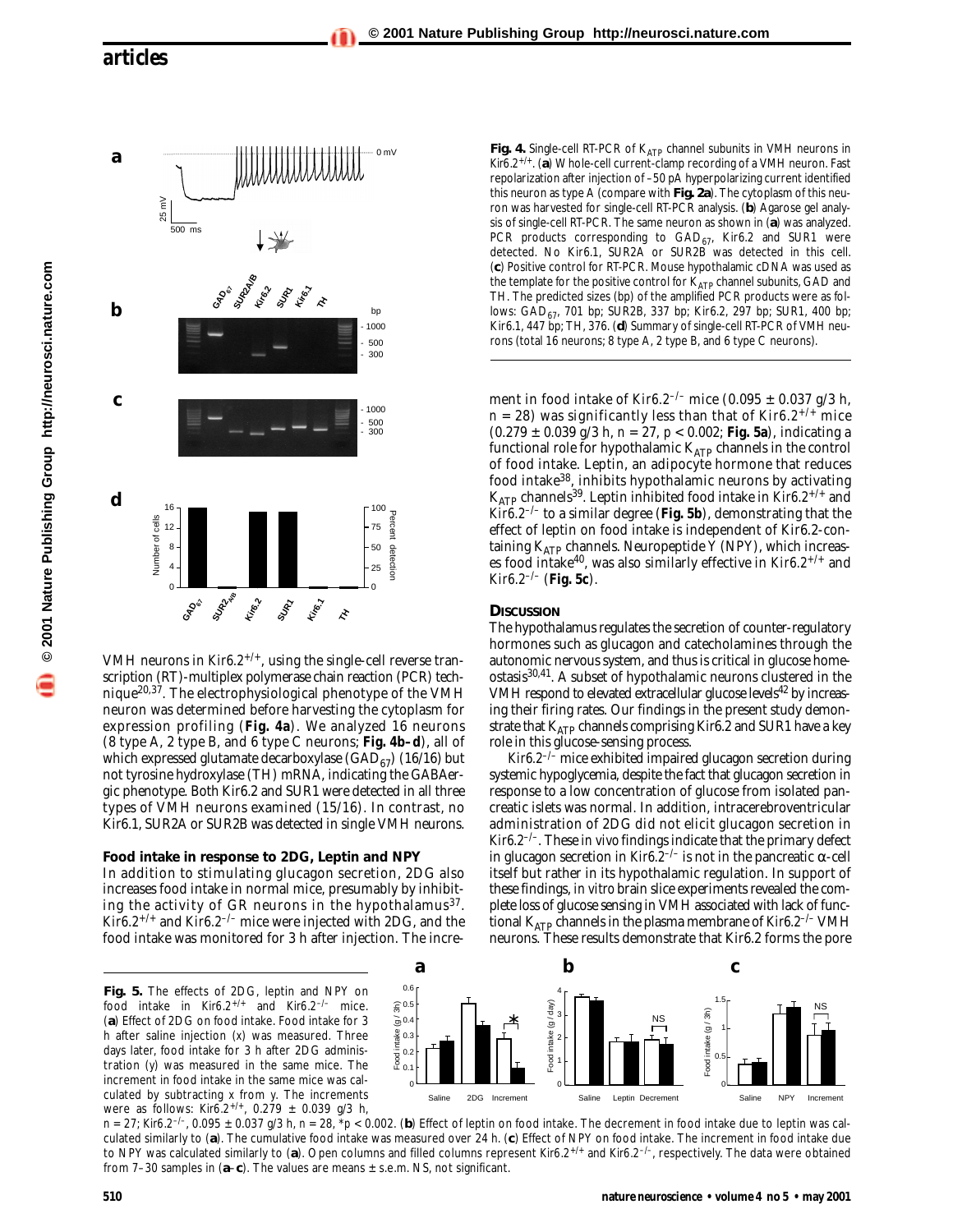**© 2001 Nature Publishing Group http://neurosci.nature.com**

of the  $K_{ATP}$  channel in hypothalamic GR neurons, and that this channel is an essential part of the neuronal glucose sensor that couples alterations in extracellular glucose levels to changes in neuronal excitability. We also provide evidence that the  $K_{ATP}$ channels in the VMH regulate peripheral glucagon secretion in response to neuroglycopenia. Mutation of *Kir6.2* or *SUR1* causes familial persistent hyperinsulinemic hypoglycemia of infancy  $(PHHI)^{16}$ . In addition to the unregulated insulin secretion, the present findings suggest that impaired glucagon secretion due to  $K_{ATP}$  channel dysfunction in the hypothalamus might also contribute to the prolonged hypoglycemia in these patients.

The molecular composition of  $K_{ATP}$  channels in GR VMH neurons is controversial<sup>21,43-45</sup>. Our results show that all three types of VMH neurons express both Kir6.2 and SUR1, but that only a subset of these neurons are glucose responsive. Thus, coexpression of Kir6.2 and SUR1 is necessary but not sufficient for hypothalamic glucose sensing. It seems likely that the different glucose sensitivities of VMH neurons result from differential expression of genes involved in glucose metabolism. Analogously to the pancreatic β-cell, these might include the low-affinity glucose transporter GLUT2<sup>46</sup> and the glucose-phosphorylating enzyme glucokinase<sup>47</sup>. Consistent with this possibility, the expression of both GLUT2 and glucokinase isoform have been reported in VMH neurons<sup>34,43,48</sup>.

Our results from the 2DG-induced food intake experiments strongly suggest that the  $K_{ATP}$  channels in the hypothalamus are also involved in the control of appetite. Studies have shown that food intake is controlled by complex hormonal and neuronal signaling pathways<sup>49</sup>. The adipocyte hormone leptin, one of the key signals of satiety, has been reported to activate hypothalamic  $K_{ATP}$ channels acutely *in vitro*<sup>39</sup>. However, it is not known if  $K_{ATP}$  channels are important in mediating the anorexic effect of leptin. We show here that the effects of both leptin and the orexic peptide NPY on food intake are independent of the  $K_{ATP}$  channels in VMH neurons. Thus, the mechanism of  $K_{ATP}$  channel-mediated regulation of food intake is distinct from that of leptin and NPY. Because leptin and NPY affect the long-term regulation of body weight $^{49}$ , the K<sub>ATP</sub> channels in VMH neurons might be involved in short-term regulation of food intake, by coupling glucose levels to appetite.

The present study shows that genetic disruption of *Kir6.2* deprives the VMH neurons of both  $K_{ATP}$  channel activity and glucose responsiveness. In addition, activation of the  $K_{ATP}$  channels in the GR neurons is critical for stimulation of both glucagon secretion and food intake when brain glucose levels fall. On the other hand, inhibition of the pancreatic β-cell  $K_{ATP}$  channels is essential for glucose-dependent insulin secretion when blood glucose levels rise<sup>22</sup>. Thus, hypothalamic and β-cell K<sub>ATP</sub> channels not only share the same molecular composition but also act in concert as central and peripheral glucose sensors to coordinate the maintenance of glucose homeostasis.

#### **METHODS**

**Mice.** Mice lacking *Kir6.2* were generated as described<sup>22</sup>. The mutant mice and wild-type mice were backcrossed for five generations to a C57Bl/6 background. All the *in vivo* experiments began at around 8:00–10:00 a.m. All animal procedures were approved by the Chiba University and Oxford University Animal Care Committees.

**Glucagon and catecholamine secretion** *in vivo.* Male mice 12–20 weeks old were deprived of food for 16 h before the experiments. Blood samples were drawn from the orbital sinus. Glucagon secretion induced by insulin-induced hypoglycemia was examined before and 60 min after the

intraperitoneal injection of human insulin (1 U/kg). Glucagon secretion induced by 2DG was examined before and 15 min after intracerebroventricular injection of 2DG (1 mg per body) to conscious mice that had been stereotaxically implanted with a stainless cannula in the third intracerebroventricle five to seven days before the experiment. Catecholamine was measured 60 min after intraperitoneal injection of human insulin (1 U/kg) or saline.

**Glucagon secretion** *in vitro.* Glucagon secretion from isolated pancreatic islets was measured using a previously designed method $^{50}$ , slightly modified. Briefly, pancreatic islets were isolated by the collagenase method and were handpicked under a stereomicroscope at room temperature. The freshly isolated islets were preincubated at 37°C for 60 min in Krebs–Ringer bicarbonate buffer, pH 7.4, supplemented with 10 mM HEPES, 0.1% bovine serum albumin and 7 mM glucose. The islets (10 in each tube) were incubated for 60 min in 500 µl of the Krebs-Ringer bicarbonate buffer containing 7 mM glucose plus 50 µM carbachol, 16.7 mM glucose or 1 mM glucose in the presence of 500 KIU/ml of aprotinin. Immediately after incubation, aliquots (350 µl) of the medium were removed for assay of glucagon.

**Measurements of blood glucose, glucagon and catecholamine.** Blood glucose levels were measured as described $22$ . The glucagon levels in plasma or perfusate were measured by RIA kit from LINCO (Linco, Missouri). The plasma catecholamine levels were measured by HPLC with fluorescence detection (Tosoh, Tokyo, Japan).

**Electrophysiology.** Coronal brain slices (250 µm) containing the VMH were prepared from 13–16-day-old *Kir6.2–/–* and *Kir6.2+/+* mice, and electrophysiological brain slice patch-clamp recordings were done using DIC-IR optics, as previously described<sup>20</sup>. Briefly, after at least 30 min recovery, midbrain slices were transferred for patch-clamp recordings into a chamber continuously perfused with artificial cerebrospinal fluid (ACSF) at 2–4 ml/min with either high (25 mM glucose) or low glucose (2.5 mM glucose plus 22.5 mM sucrose). ACSF was bubbled with a mixture of  $95\%$  O<sub>2</sub> and  $5\%$  CO<sub>2</sub> at 37°C. For whole-cell recordings, patch pipettes (1–2.5 MΩ) were pulled from thin-walled borosilicate glass (Clark, Reading, UK) and filled with internal solution containing 120 mM K-gluconate, 20 mM KCl, 10 mM HEPES, 10 mM EGTA and  $\tilde{2}$  mM MgCl<sub>2</sub>, pH 7.3 (290–300 mOsm). For cell-attached recordings, patch pipettes (5–6 MΩ) pulled from borosilicate glass (Clark) were filled with an external solution containing 150 mM NaCl, 2.5 mM KCl, 5 mM HEPES, 2 mM  $MgCl<sub>2</sub>$  and 2 mM CaCl<sub>2</sub>, pH 7.4 (290–300 mOsm). The Pulse/Pulsefit (Heka, Lambrecht, Germany) program was used for data acquisition and Igor (Wavemetrics, Lake Oswego, Oregon) for analysis. Recordings were digitized at 2–5 kHz and filtered with a low-pass filter Bessel characteristic of 1 kHz cutoff frequency.

**Multiplex and nested single-cell RT-PCR.** Single-cell RT-multiplex PCR experiments, including primer sequences and PCR protocols, were done as previously described<sup>20</sup>. Briefly, after reverse transcription, the cDNAs for the K<sub>ATP</sub> channel subunits (Kir6.1, Kir6.2, SUR1, SUR2A and SUR2B), tyrosine hydroxylase (TH), and the 67 kD form of glutamate decarboxylase  $(GAD_{67})$  were simultaneously amplified in a first multiplex PCR, followed by a second amplification in individual nested PCR reactions. Aliquots (15 µl) of PCR products were separated and visualized in an ethidiumbromide-stained agarose gel (2%) by electrophoresis (predicted sizes of the PCR-generated fragments, GAD67, 702 bp; SUR2A, 513 bp; SUR2B, 337 bp; Kir6.2, 297 bp; SUR1, 400 bp; Kir6.1, 447 bp; TH, 377 bp). All individual PCR products were verified by direct sequencing. Mouse hypothalamic cDNA (< 10 fmol) was used as template for positive controls.

**Measurements of food intake.** Mice eating *ad libitum* were injected with 2DG (500 mg/kg), mouse leptin (4  $\mu$ g) or rat NPY (2  $\mu$ g) at 9:00 a.m. As a control, vehicle (saline) was injected. 2DG was administered intraperitoneally; leptin and NPY were administered intracerebroventricularly. Accumulative food intake was measured for 3 h (2DG and NPY) or 24 h (leptin) after injection. The food used was normal mouse chow, CE-2 (Japan Clea, Tokyo, Japan).